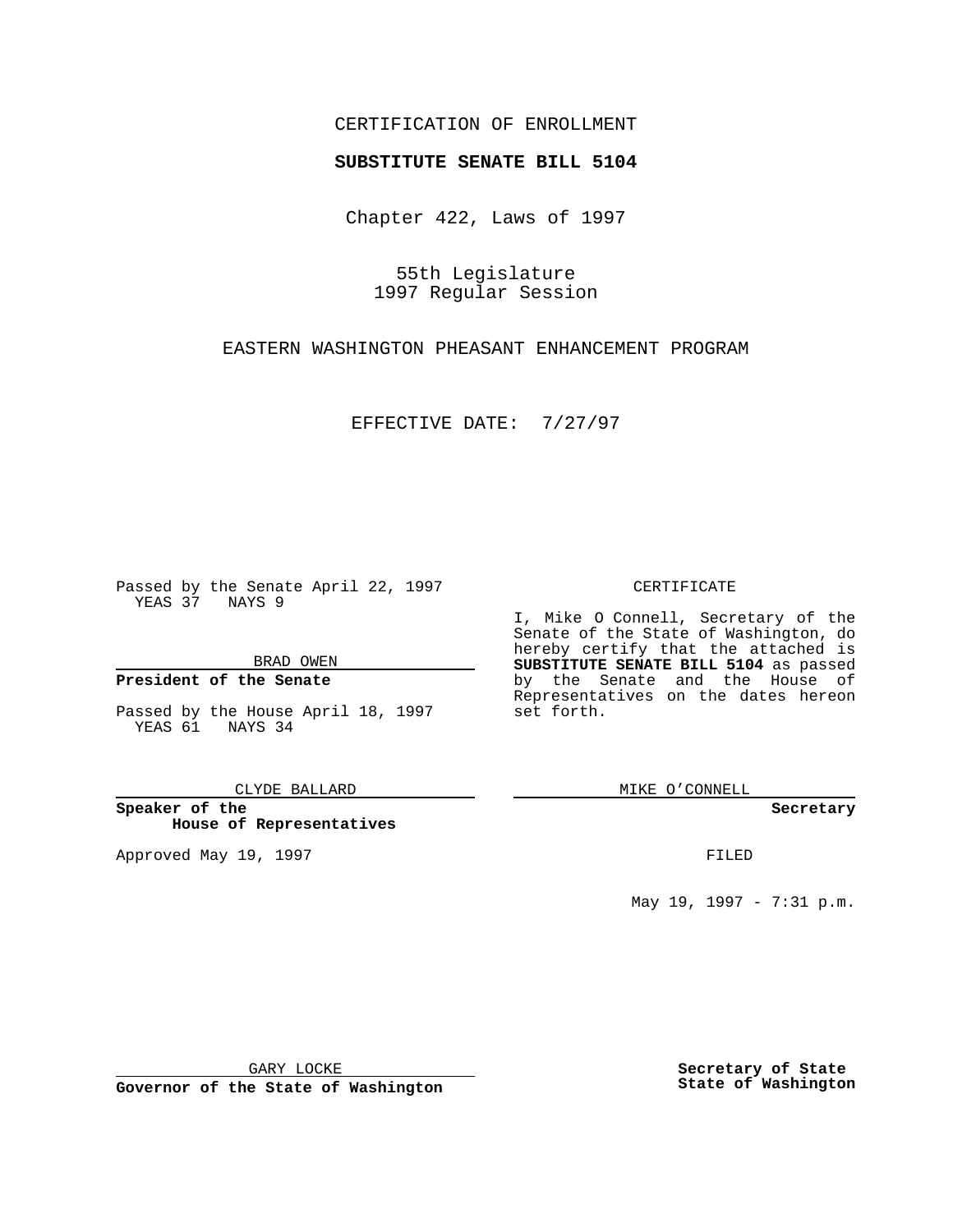# **SUBSTITUTE SENATE BILL 5104** \_\_\_\_\_\_\_\_\_\_\_\_\_\_\_\_\_\_\_\_\_\_\_\_\_\_\_\_\_\_\_\_\_\_\_\_\_\_\_\_\_\_\_\_\_\_\_

\_\_\_\_\_\_\_\_\_\_\_\_\_\_\_\_\_\_\_\_\_\_\_\_\_\_\_\_\_\_\_\_\_\_\_\_\_\_\_\_\_\_\_\_\_\_\_

## AS AMENDED BY THE HOUSE

Passed Legislature - 1997 Regular Session

### **State of Washington 55th Legislature 1997 Regular Session**

**By** Senate Committee on Ways & Means (originally sponsored by Senators Oke, Loveland, Hale, Morton, Swecker, Rossi, Snyder, West, Bauer, Haugen and Rasmussen)

Read first time 02/27/97.

 AN ACT Relating to game birds; adding new sections to chapter 77.12 RCW; and creating new sections.

BE IT ENACTED BY THE LEGISLATURE OF THE STATE OF WASHINGTON:

 NEW SECTION. **Sec. 1.** The legislature finds that pheasant populations in eastern Washington have greatly decreased from their historic high levels and that pheasant hunting success rates have plummeted. The number of pheasant hunters has decreased due to reduced hunting success. There is an opportunity to enhance the pheasant population by release of pen-reared pheasants and habitat enhancements to create increased hunting opportunities on publicly owned and managed lands.

 NEW SECTION. **Sec. 2.** There is created within the department the eastern Washington pheasant enhancement program. The purpose of the program is to improve the harvest of pheasants by releasing pen-reared rooster pheasants on sites accessible for public hunting and by providing grants for habitat enhancement on public or private lands under agreement with the department. The department may either purchase rooster pheasants from private contractors, or produce rooster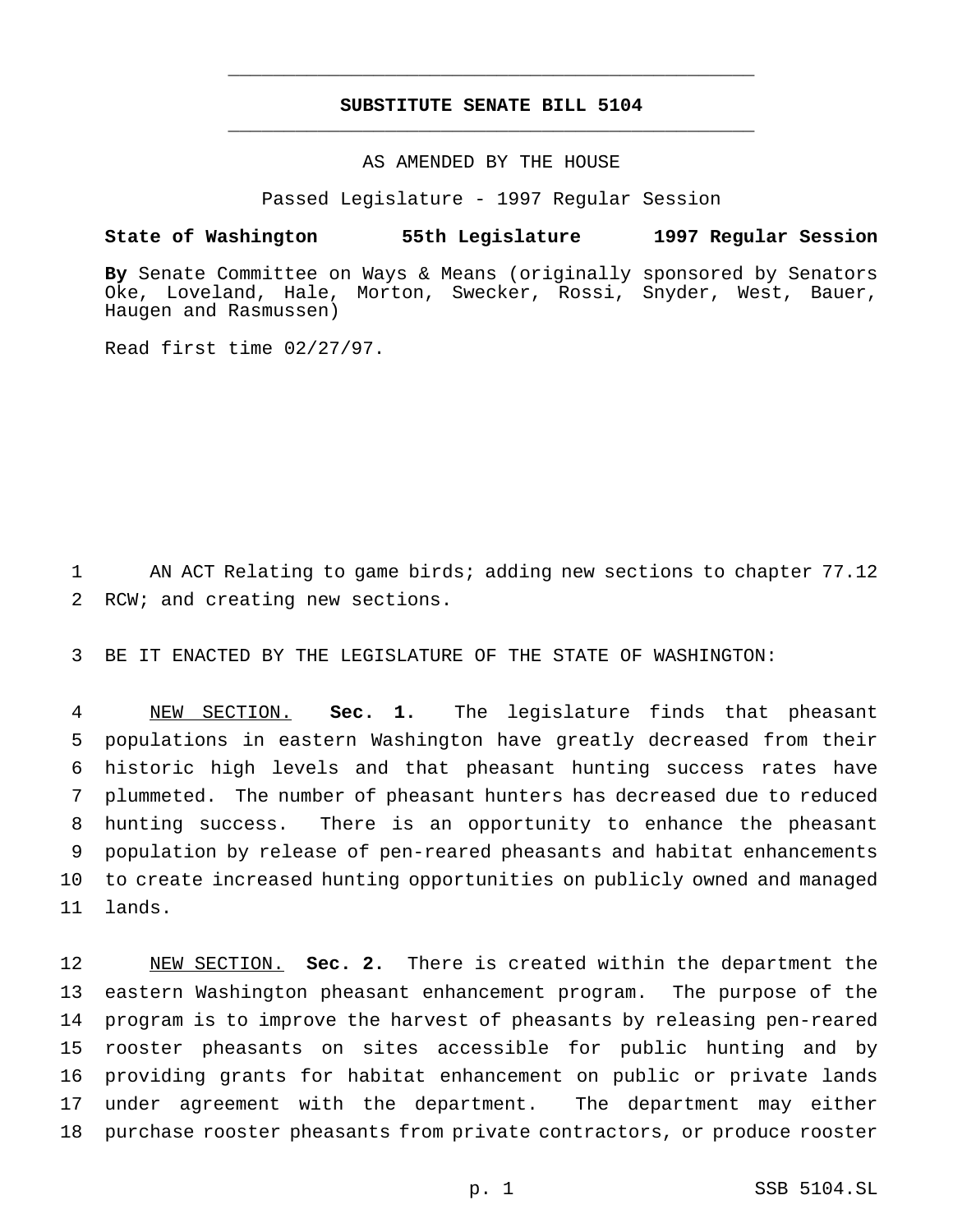pheasants from department-sanctioned cooperative projects, whichever is less expensive, provided that the pheasants released meet minimum department standards for health and maturity. Any surplus hen pheasants from pheasant farms or projects operated by the department or the department of corrections for this enhancement program shall be made available to landowners who voluntarily open their lands to public pheasant hunting. Pheasants produced for the eastern Washington pheasant enhancement program must not detrimentally affect the production or operation of the department's western Washington pheasant release program. The release of pheasants for hunting purposes must not conflict with or supplant other department efforts to improve upland bird habitat or naturally produced upland birds.

 NEW SECTION. **Sec. 3.** The commission must establish special pheasant hunting opportunities for juvenile hunters in eastern Washington for the 1998 season and future seasons.

 NEW SECTION. **Sec. 4.** Beginning September 1, 1997, a person who hunts for pheasant in eastern Washington must pay an annual surcharge of ten dollars, in addition to other licensing requirements. Funds from the surcharge must be deposited in the eastern Washington pheasant enhancement account created in section 5 of this act.

 NEW SECTION. **Sec. 5.** The eastern Washington pheasant enhancement account is created in the custody of the state treasurer. All receipts under section 4 of this act must be deposited in the account. Moneys in the account are subject to legislative appropriation and shall be used for the purpose of funding the eastern Washington pheasant enhancement program. The department may use moneys from the account to improve pheasant habitat or to purchase or produce pheasants. Not less than eighty percent of expenditures from the account must be used to purchase or produce pheasants. The eastern Washington pheasant enhancement account funds must not be used for the purchase of land. The account may be used to offer grants to improve pheasant habitat on public or private lands that are open to public hunting. The department may enter partnerships with private landowners, nonprofit corporations, cooperative groups, and federal or state agencies for the purposes of pheasant habitat enhancement in areas that will be available for public hunting.